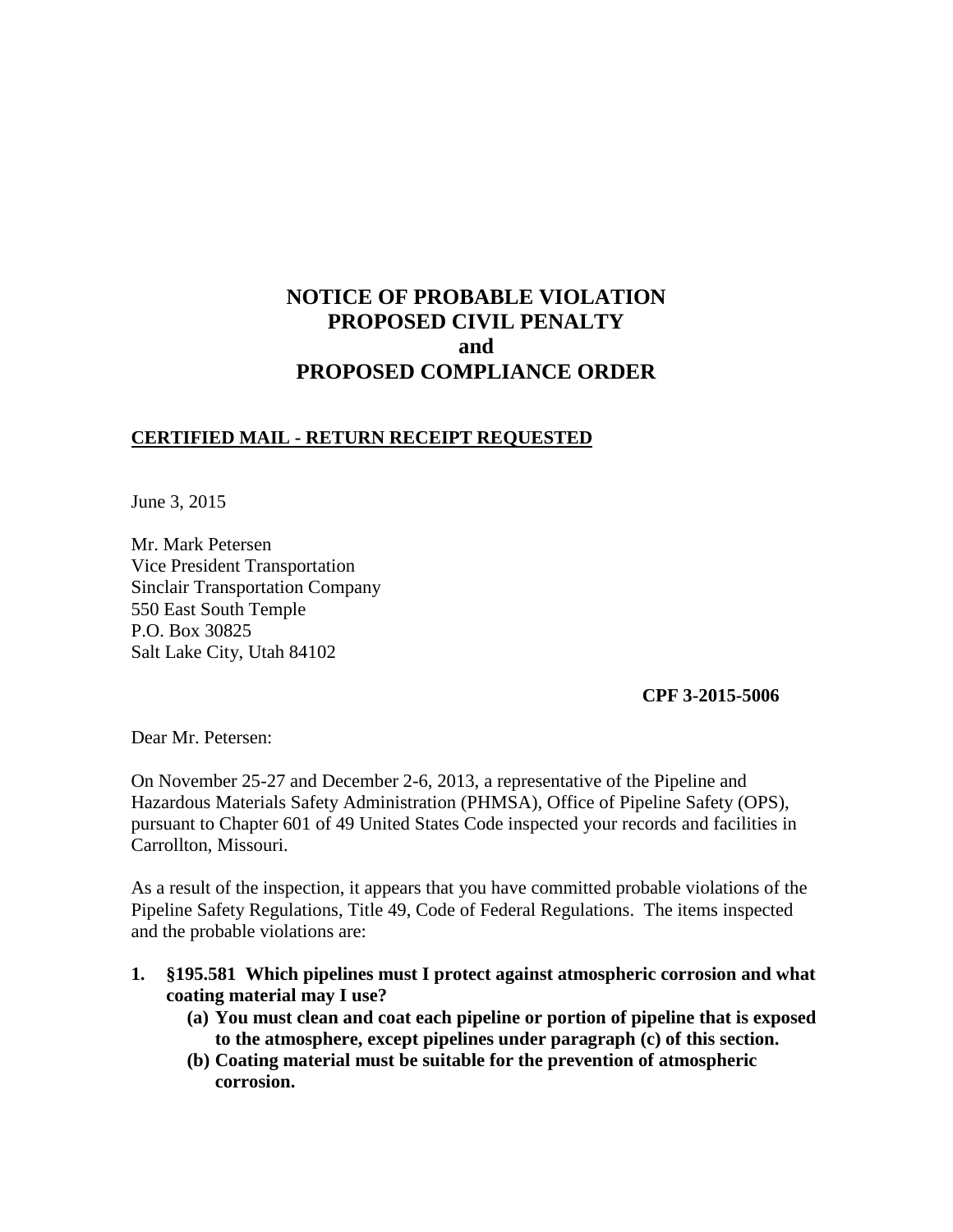- **(c) Except portions of pipelines in offshore splash zones or soil-to-air interfaces, you need not protect against atmospheric corrosion any pipeline for which you demonstrate by test, investigation, or experience appropriate to the environment of the pipeline that corrosion will-** 
	- **(1) Only be a light surface oxide; or**
	- **(2) Not affect the safe operation of the pipeline before the next scheduled inspection.**

Sinclair did not protect its pipe spans and exposures on its Missouri Pipeline from atmospheric corrosion. Atmospheric inspection records showed that the coating on many spans was in very poor or completely bare condition with many spans exhibiting general corrosion. PHMSA observed during on-site inspection multiple exposed pipe locations exhibiting corrosion pits. Sinclair span numbers: 1, 2, 45, 63, 71, 88, 117, and 130.1 were observed on site and found to have significant pits measuring from between 0.070 inches in depth up to 0.150 inches in depth. Transition areas were also not protected by a suitable coating.

## **2. §195.452 Pipeline integrity management in high consequence areas.**

**(k) What methods to measure program effectiveness must be used? An operator's program must include methods to measure whether the program is effective in assessing and evaluating the integrity of each pipeline segment and in protecting the high consequence areas. See Appendix C of this part for guidance on methods that can be used to evaluate a program's effectiveness.**

Sinclair did not have definitive methods to measure the effectiveness of integrity assessments by hydrotest. Sinclair's process and procedures for evaluation of hydrotest assessment results and subsequent repairs did not measure whether the integrity management program is effective in reducing the risk of a release due to corrosion.

#### Proposed Civil Penalty

Under 49 United States Code, §60122, you are subject to a civil penalty not to exceed \$200,000 per violation per day the violation persists up to a maximum of \$2,000,000 for a related series of violations. For violations occurring prior to January 4, 2012, the maximum penalty may not exceed \$100,000 per violation per day with a maximum penalty not to exceed \$1,000,000 for a related series of violations. The Compliance Officer has reviewed the circumstances and supporting documentation involved in the above probable violations and has recommended that you be preliminarily assessed a civil penalty of \$34,200 as follows:

| Item Number | <b>PENALTY</b> |
|-------------|----------------|
|             | \$34,200       |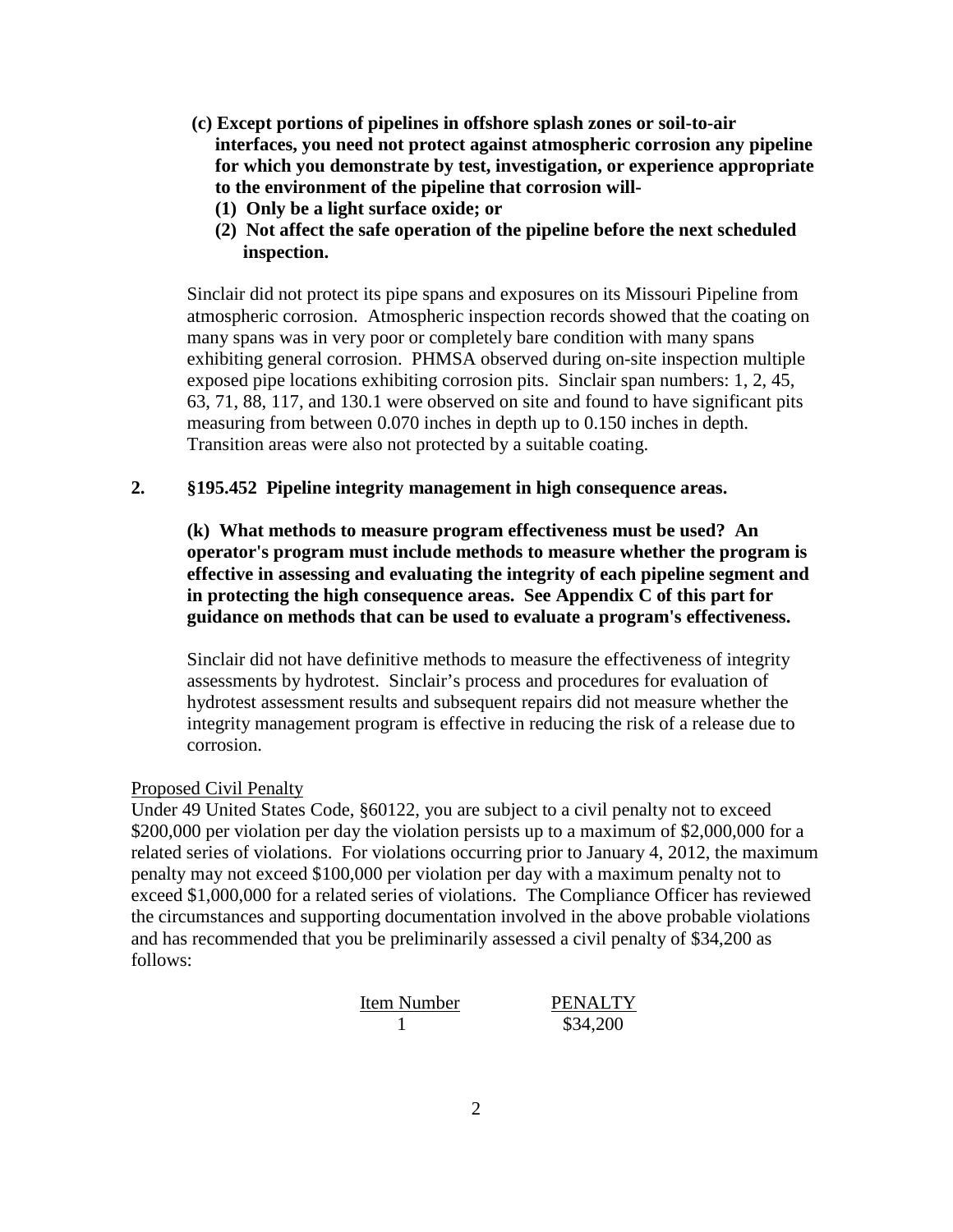#### Warning Items

With respect to Item 2 we have reviewed the circumstances and supporting documents involved in this case and have decided not to conduct additional enforcement action or penalty assessment proceedings at this time. We advise you to promptly correct this item. Failure to do so may result in additional enforcement action.

#### Proposed Compliance Order

With respect to item 1 pursuant to 49 United States Code §60118, the Pipeline and Hazardous Materials Safety Administration proposes to issue a Compliance Order to Sinclair Transportation Company. Please refer to the *Proposed Compliance Order*, which is enclosed and made a part of this Notice.

#### Response to this Notice

Enclosed as part of this Notice is a document entitled *Response Options for Pipeline Operators in Compliance Proceedings*. Please refer to this document and note the response options. All material you submit in response to this enforcement action may be made publicly available. If you believe that any portion of your responsive material qualifies for confidential treatment under 5 U.S.C. 552(b), along with the complete original document, you must provide a second copy of the document with the portions you believe qualify for confidential treatment redacted and an explanation of why you believe the redacted information qualifies for confidential treatment under 5 U.S.C. 552(b). If you do not respond within 30 days of receipt of this Notice, this constitutes a waiver of your right to contest the allegations in this Notice and authorizes the Associate Administrator for Pipeline Safety to find facts as alleged in this Notice without further notice to you and to issue a Final Order.

In your correspondence on this matter, please refer to **CPF 3-2015-5006** and for each document you submit, please provide a copy in electronic format whenever possible.

Sincerely,

Allan C. Beshore Director, Central Region, OPS Pipeline and Hazardous Materials Safety Administration

Enclosures: *Proposed Compliance Order Response Options for Pipeline Operators in Compliance Proceedings*